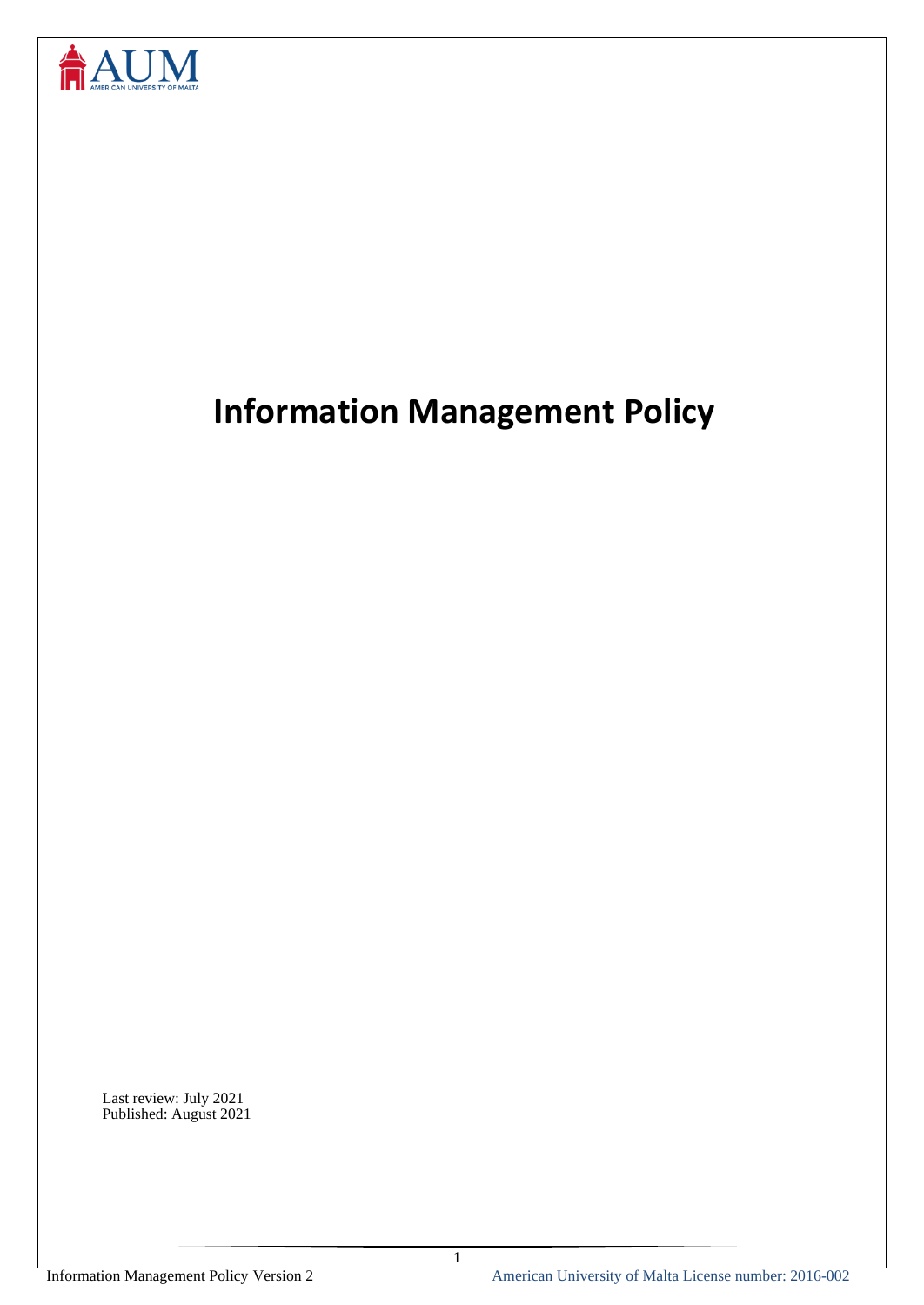

# **Contents**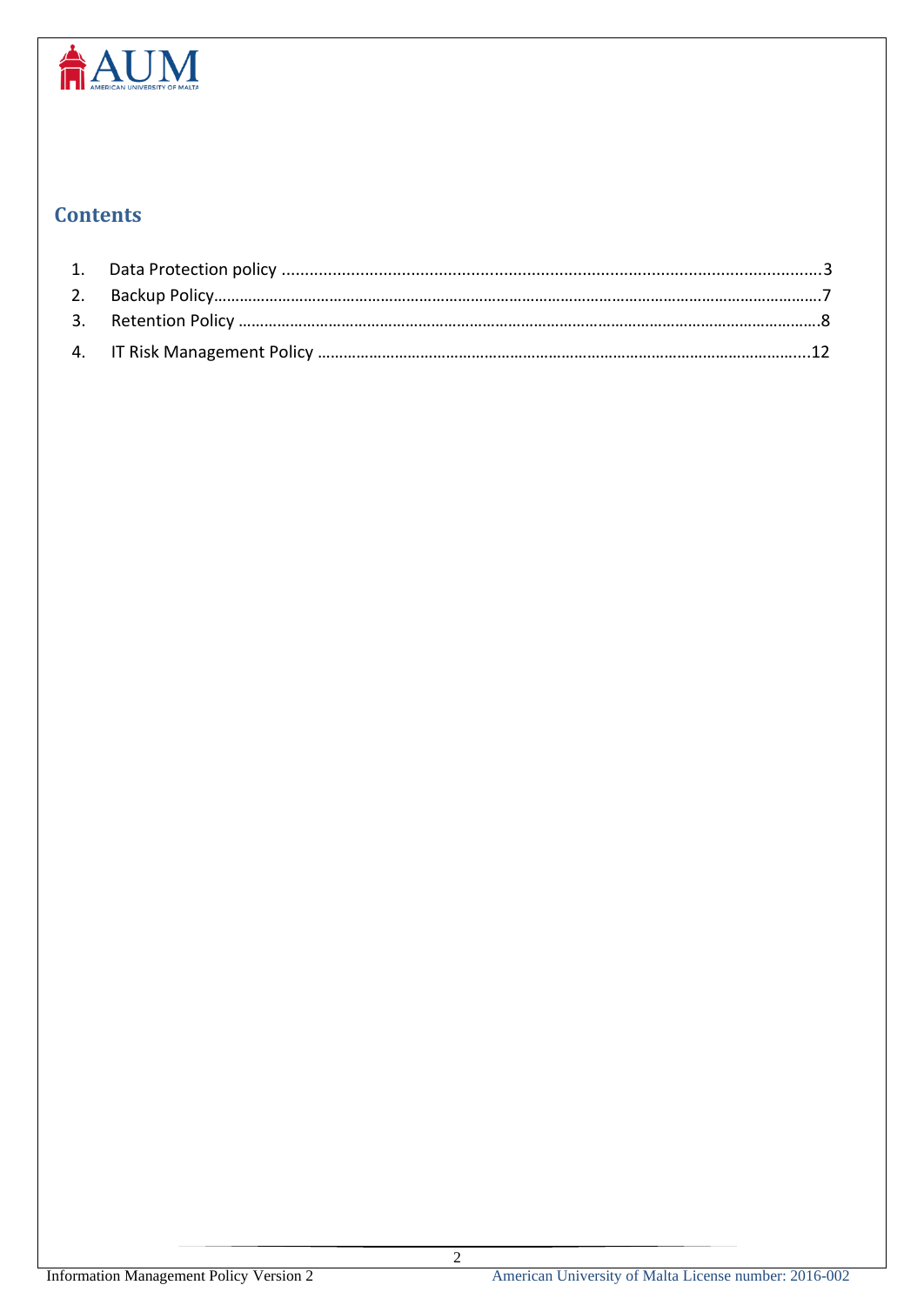

# **Data protection policy**

### **1.Policy statement**

 As an academic institution, an employer, and a service provider, the University is dedicated to complying to the General Data Protection Regulation. In order to do this, the University agrees to:

- We process our data in a fair and lawful manner.
- We believe in the rights of individuals.
- We safeguard our personal information.
- We include privacy into our systems and procedures.

### **2.Scope**

The University is subject to the General Data Protection Regulation and associated data protection legislation. The University covers the University's central academic activities, administrative functions, libraries and business services.

## **3.Definitions**

The General Data Protection Regulation governs the processing of personal data. The following definitions are used:

- **Personal data** are data which can identify living individuals. As well as images, names and contact details it can also include numerical or statistical information from which an individual's identity can be derived.
- A **Data Subject** is the individual who is the subject of personal data.

## **4.Principles**

The University is required to process personal data according to the following six principles:

| <b>Data Protection</b><br><b>Princinles</b> | The context for the University                                                                             |
|---------------------------------------------|------------------------------------------------------------------------------------------------------------|
| Lawfulness, fairness and                    | The University explains to its staff, students and customers how it processes                              |
| transparency                                | personal data at the point of collection and for what purposes                                             |
| Purpose limitation                          | The University only uses the personal data it has for the purposes it was collected for                    |
| Data Minimization                           | The University only collects personal data which is relevant to the purposes it is<br>required for         |
| Accuracy                                    | The University ensures that the data is correct, up to date and be able to rectify any<br>mistakes quickly |
| <b>Storage Limitation</b>                   | The University does not retain personal data for longer than it is needed                                  |
| Integrity and                               | The University protects its personal data against unauthorized access, loss or                             |
| Confidentiality                             | destruction by a range of security measures                                                                |

3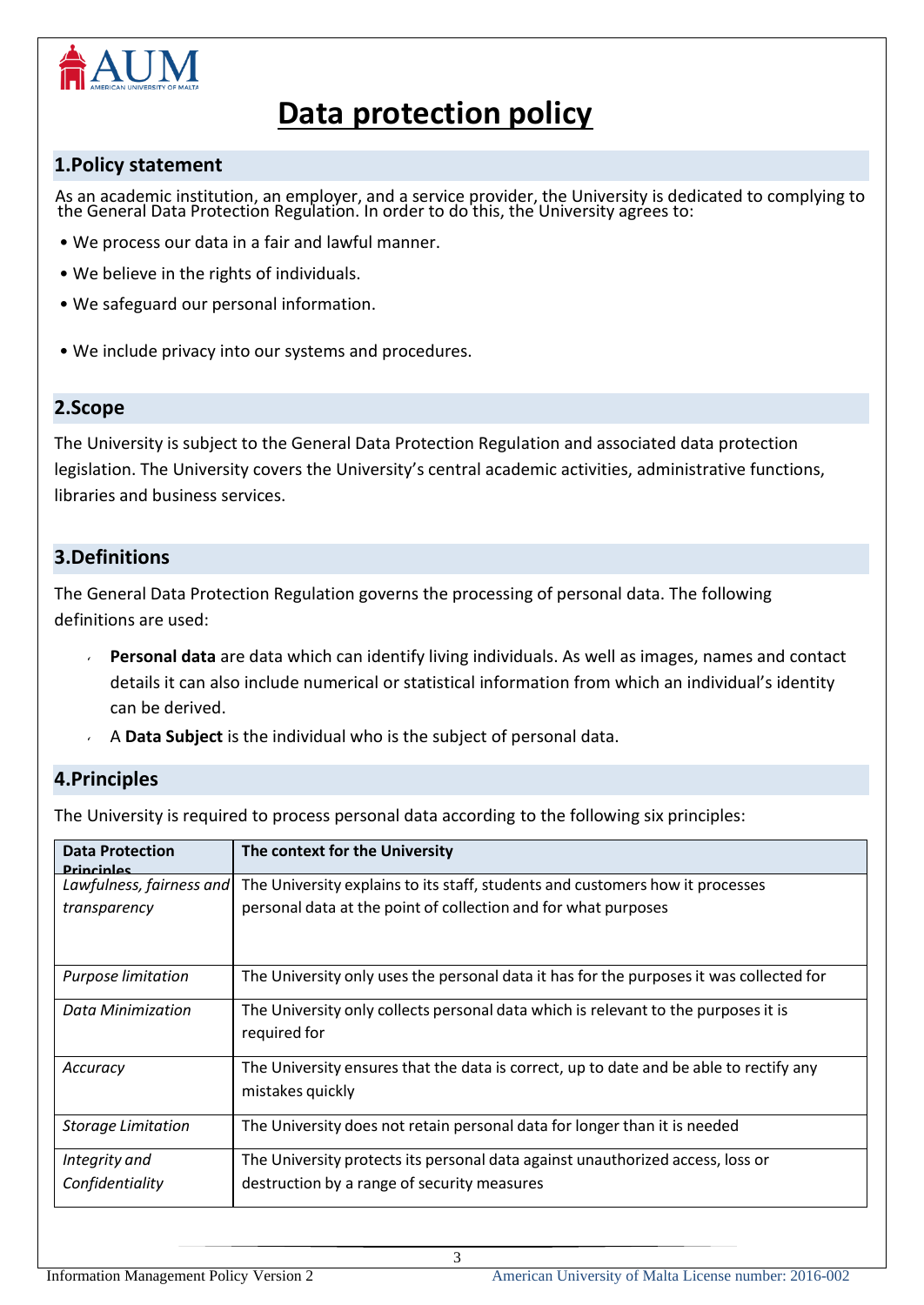

## **5.Legal basis for processing – personal data**

The University needs to meet the most common following lawful bases in order to process personal data:

| <b>Legal basis</b>                                           | <b>Examples for the University</b>                     |
|--------------------------------------------------------------|--------------------------------------------------------|
| Necessary for the performance of a contract                  | Covers the majority of processing for our students and |
|                                                              | staff                                                  |
| Data subject has given consent to the processing             | Covers mailing lists, marketing and other optional     |
|                                                              | services for staff, students and customers             |
| Necessary for the performance of a task carried out in       | Covers the retention of our student pass lists and     |
| the public interest or in the exercise of official authority | transcript information for awards and verification     |
| vested in the controller                                     |                                                        |
|                                                              |                                                        |
| Necessary for the purposes of the legitimate interests       | Covers activities around alumni, charitable works and  |
| pursued by the controller or by a third party, except        | marketing of commercial services                       |
| where such interests are overridden by the interests or      |                                                        |
| fundamental rights and freedoms of the data subject          |                                                        |
| which require protection of personal data                    |                                                        |

## **6.Rights**

Data subjects – our students, staff, and Faculty – have a number of rights under the Regulation. These include:

| <b>Right</b>                                | The context for the University                                                                                                                                                                                                                                                                                                                                                                                     |
|---------------------------------------------|--------------------------------------------------------------------------------------------------------------------------------------------------------------------------------------------------------------------------------------------------------------------------------------------------------------------------------------------------------------------------------------------------------------------|
| Right of access                             | Data subjects have the right to find out about what we are doing with their data,<br>check we are holding it correctly, and obtain a copy of what we hold.                                                                                                                                                                                                                                                         |
| Right to rectification                      | The University makes every effort to ensure its data is accurate. If a data subject<br>thinks something we hold about them is wrong, And they can ask anytime for this to<br>be corrected. Then, The University will assess the request and correct any                                                                                                                                                            |
| Right to erasure / right to<br>be forgotten | Data subjects have the right to ask us to remove or delete the data we hold on<br>them. The University will assess the request against the criteria and respond<br>accordingly.                                                                                                                                                                                                                                    |
| Right to restriction of<br>processing       | Data subjects may, in the course of a dispute with the University about the use of<br>their data, ask the University to stop using their data if certain criteria apply.                                                                                                                                                                                                                                           |
| Right to data portability                   | Data subjects have the right to ask the University to provide them with a re-usable<br>electronic copy of their data to allow them to transfer it to another provider. This<br>only covers data submitted to the University by the subject or data observed from<br>the subject's use of a service If technically possible, the University will consider<br>transferring information directly to another provider. |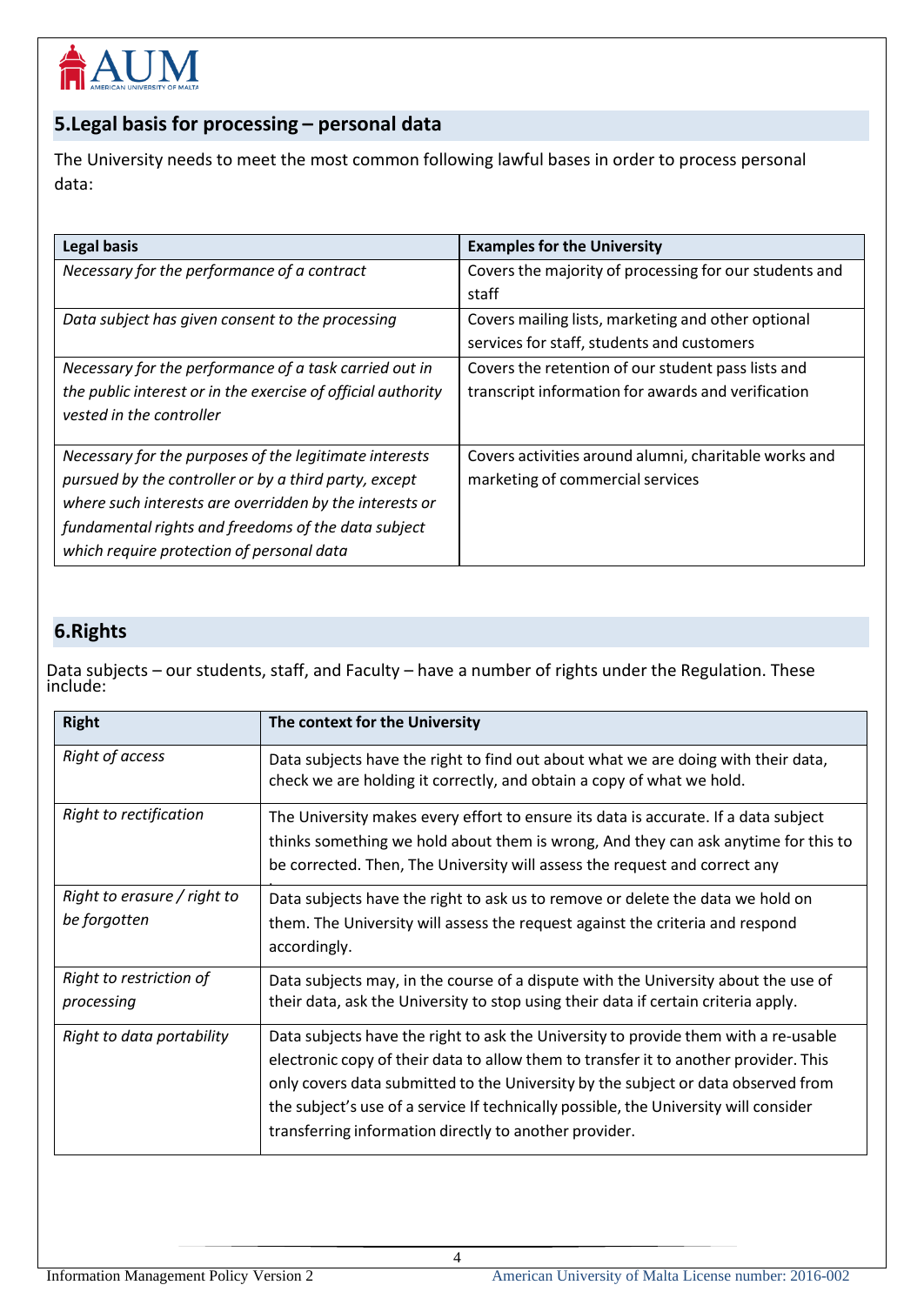| Right to object                                   | Data subjects have the right to object to processing based on legitimate interests,<br>legal obligation or for the purposes of direct marketing or for "scientific or historical<br>research purposes or statistical purposes". The University will assess the request<br>and respond accordingly.                                   |
|---------------------------------------------------|--------------------------------------------------------------------------------------------------------------------------------------------------------------------------------------------------------------------------------------------------------------------------------------------------------------------------------------|
| Automated decision<br>making, including profiling | If the University is making decisions about data subjects through purely automated<br>means, such as a computer algorithm, data subjects can appeal against this decision.<br>The University will ensure that subjects can express their point of view and have<br>member of staff provide a review and explanation of the decision. |

## **7.Data Protection by design**

The University is committed to ensuring privacy is built into to its processes and outcomes. New projects involving personal data are required to carry out a privacy impact assessment to identify privacy risks and plan appropriate mitigation.

## **8.Training and awareness**

The University is committed to ensuring its staff has the requisite training and awareness around data protection. All staff must undertake the compulsory 'Data Protection' and 'IT Security training. Further resources and training are provided on the staff intranet and on request from the IT Department.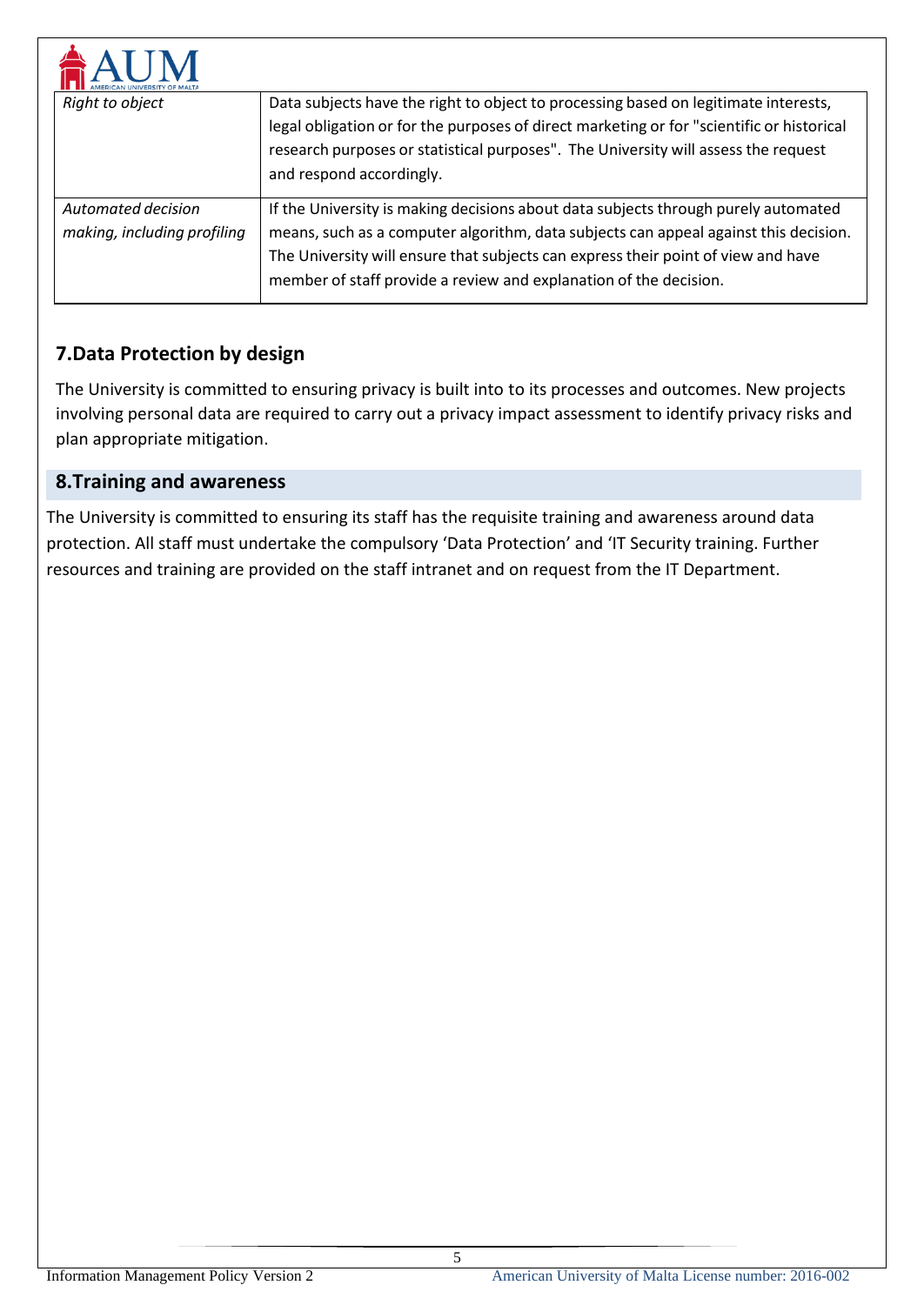

# **Backup Policy**

### **1.Desktop and Laptop Backup Policy**

Local documents stored on desktop and laptop computers should be backed up so the documents and files can be restored in the event of a physical problem with the machine or if individual files or folders are inadvertently removed.

• University faculty and staff have access to a networked drive provided by Information Technology. Faculty and staff in AUM University may have access to division-specific resources.

• All network storage resources must have a backup policy. Non-IT domains need an IT-approved backup policy for Desktop and Laptop Computers. A current copy of this policy must be on file with IT Individuals using non-IT domains must follow the approved backup policy.

### **2.Backup Modes**

- Network file storage is the main backup mode.
- Files may be copied to once-writeable media (CDs, DVDs) or rewriteable storage media (e.g., hard disks, other magnetic media, and flash memory devices/thumb drives in addition to the Main Data Storage ). These media must be stored in a secure location.
- Cloud Backup Storage via Office365 OneDrive

### **3.Server Backup Policy**

Backup procedures and policies are developed for two purposes, disaster recovery and file recovery. In the event of a catastrophe, due to a physical disaster, personnel error, or other misfortune, reliable backups must provide timely and accurate restoration of all functions of the organization. Individual file recovery may be required to restore programs, information, And- or other data that has become corrupted or inadvertently removed.

- Backup procedures for all servers must be approved by IT. Procedures must include an appropriate time schedule, media description, storage, documentation, and testing process.
- Knowledge of the backup location and access to the site should be limited to a few key people within the organization, but at least two individuals should have access to the facility.

All AUM systems and network are fully secured against any attack and violation. We have a firewall system on the premise that protects all AUM servers, AUM network, Computers and the internet access. Besides all AUM sites and remote learning are fully secured. Also, all the servers and PCs have antivirus systems to protect them. In addition, we have Office 365 mail and office solution that is fully secured by Microsoft company which also provides One Drive where the students, Faculties and the Staff will be able to secure their files and documents on it and it gives the ability to share their documents in a very secured manner. In addition, all the AUM systems are secured with a very restrictive access permissions where the access permissions is given as per the business needs after getting a proper approvals. And surly all the personal information data for Students, Staff and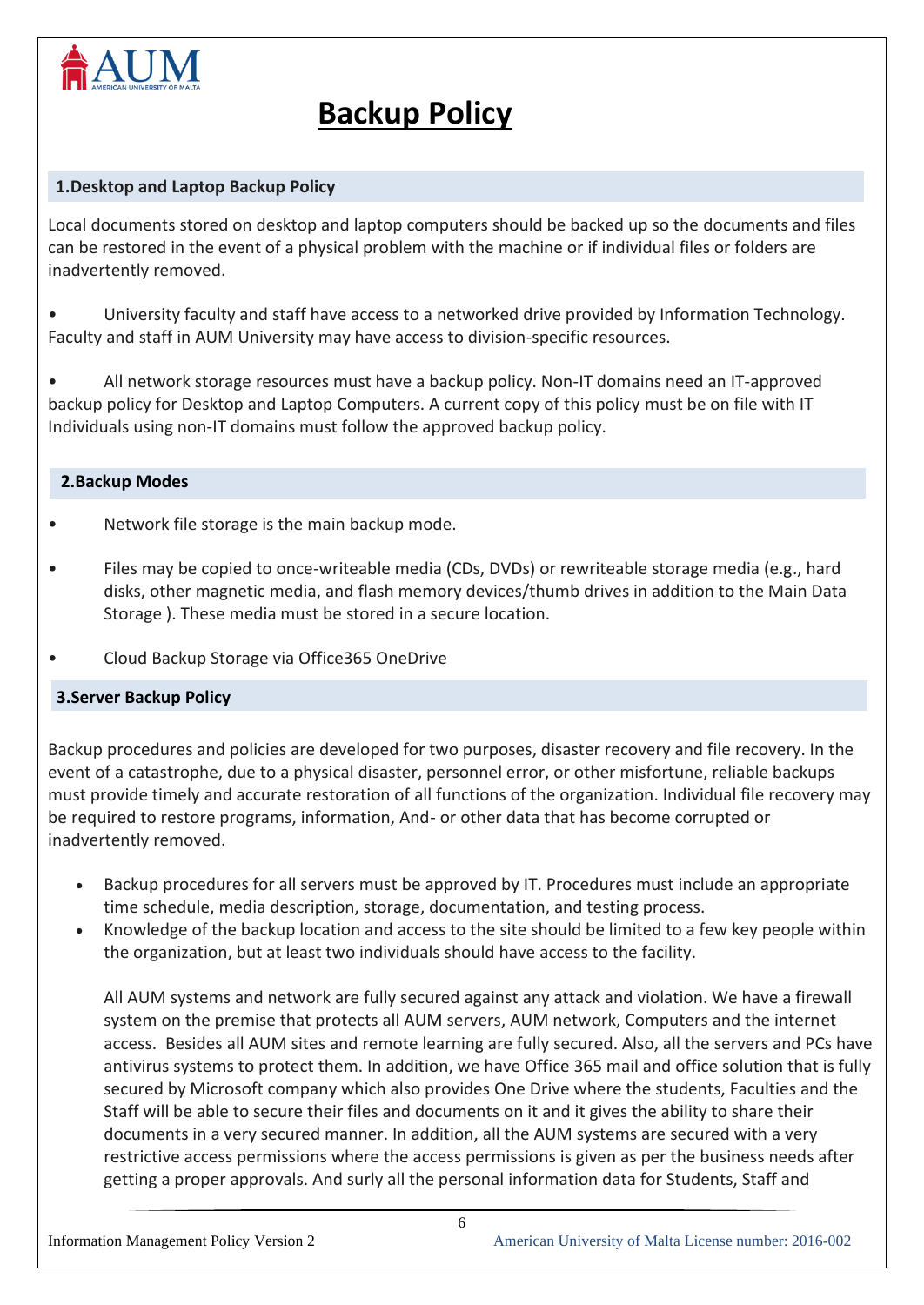

Faculties are fully secured against anonymous access and no one can access it without a proper access permission. All the information data for the students will be placed on the students information system OIS, where no one can see the data of others and no one will have an access without a proper permission

7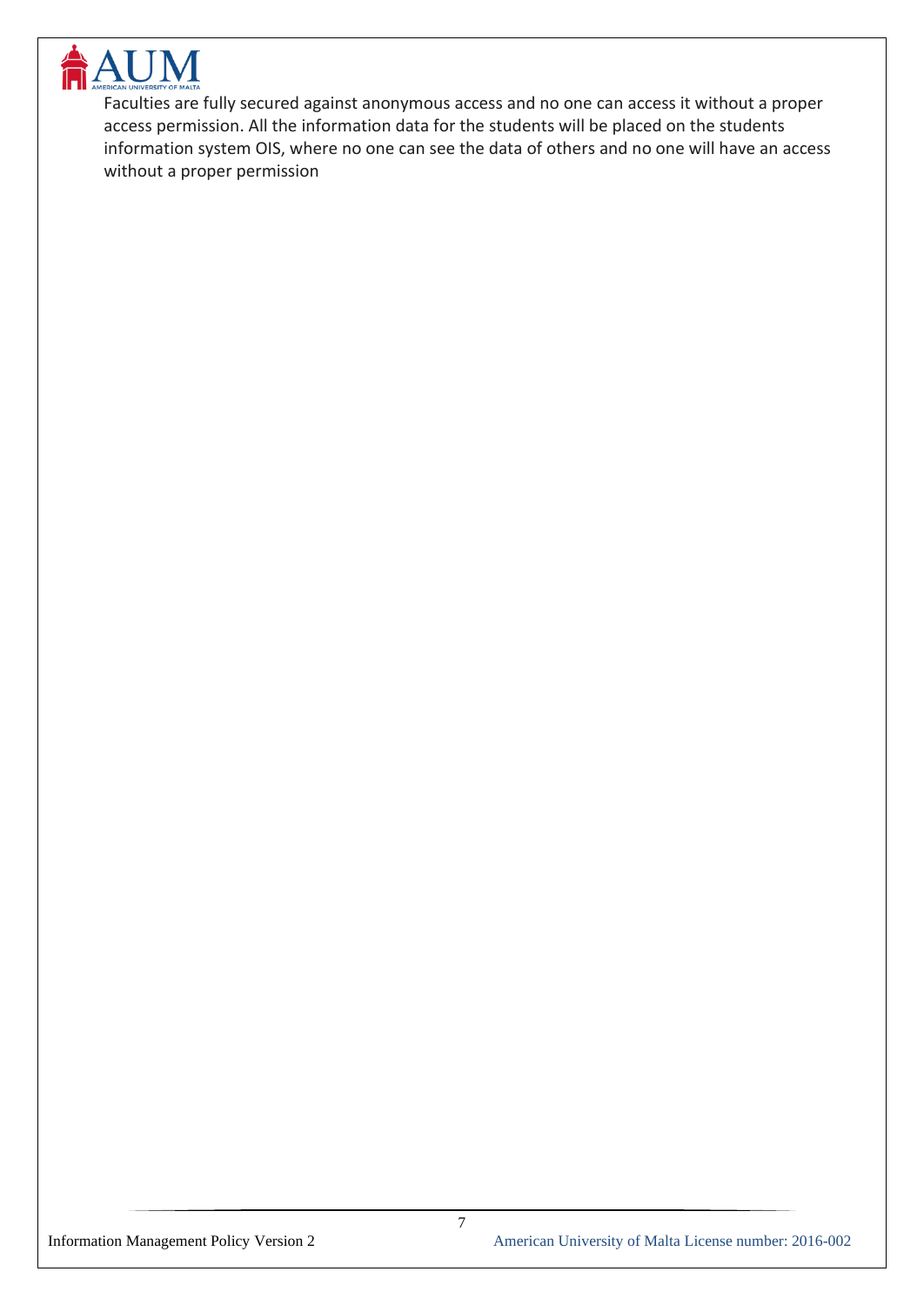

# **Retention policy**

#### **1.Scope**

This Policy is aimed at regulating the retention, maintenance and disposal of documentation, both personal and other, within the American University of Malta, and in accordance with the principles of data protection legislation, and other legal provisions in Maltese Law.

### **2.Background**

The GDPR puts forward the principle that personal data and sensitive personal data should not be retained for periods that are longer than necessary. In this context, the American University of Malta will be putting forward a retention policy for all data and documentation that it collects and processes, with the purpose of ensuring compliance to the Regulation and to ensure that no resources are utilized in the processing and archiving of data which is no longer of relevance.

### **3. Objectives**

This policy aims to achieve the following objectives:

a. Regulate the retention of and disposal of the various types of documentation whether held in manual or automated filing systems within the American University of Malta while adhering to the Data Protection principle that personal data should not be retained for a longer period than necessary.

b. Dispose of unnecessary documentation that is no longer relevant and is taking up useful storage space.

c. Promote the digitization of documentation as may be reasonably possible to minimize the use of storage space required to store documentation, as well as to promote sustainable use of paper and printing consumables.

### **4.Adminstration**

Documentation is held in the Aum Network shared folder and each department has separate storage. This Policy is therefore applicable to all such documentation. It will be the responsibility of the relevant Departments, to ensure that all provisions of this Policy are adhered to.

### **5.Documentation Held within the office of the public service commision**

As part of its operating requirements the AUM requests, keeps and maintains a wide range of documentation including personal data. The various types of documentation utilized by American University of Malta may be categorized as follows:

- Personal Data & files of the Students, Faculty and staff.
- Attendance and absence records of students, Faculty.
- Financial records including payrolls and national insurance contributions, etc.
- Administrative and Policy Files.
- Lectures audio-recordings.
- •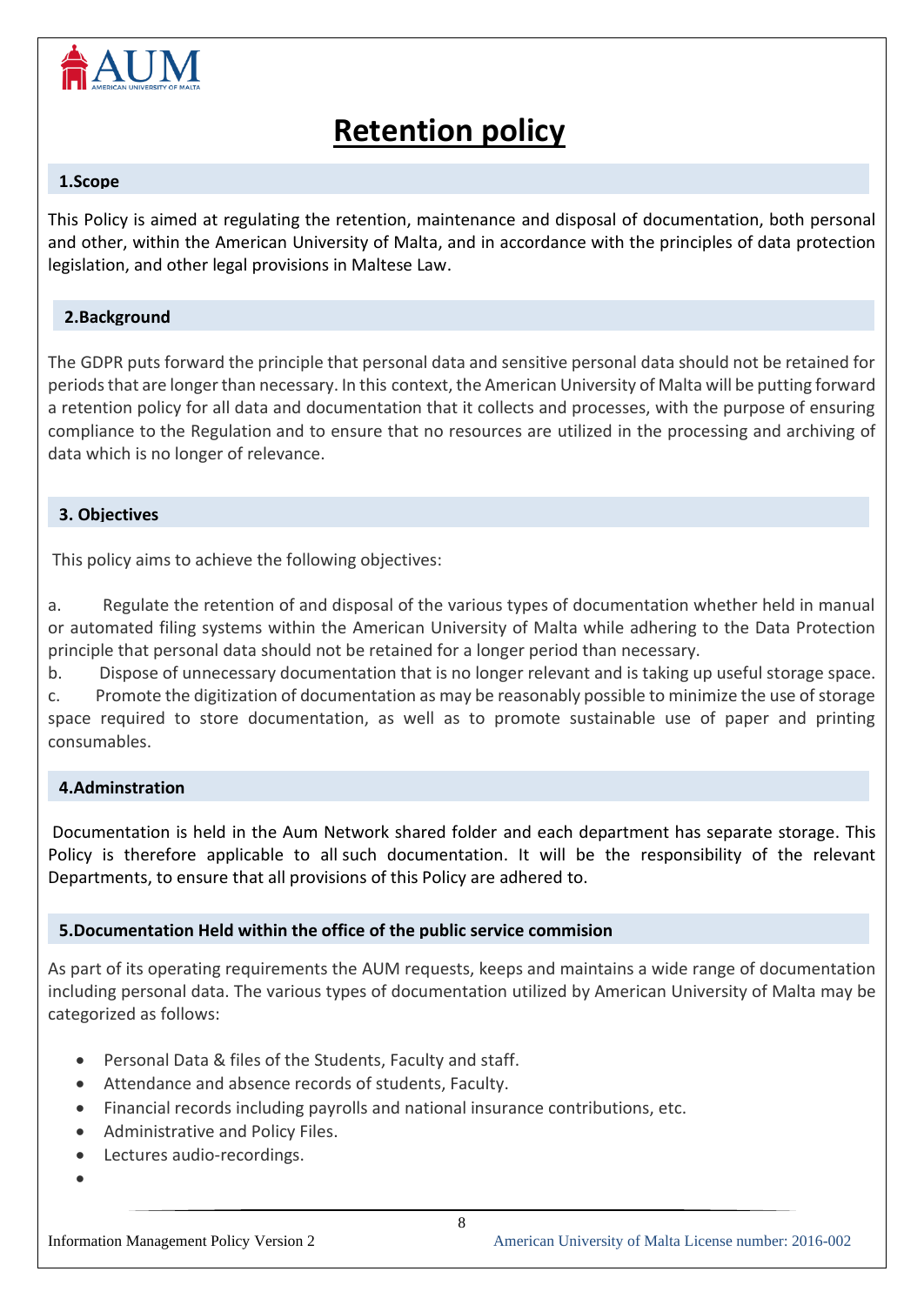

### **6. Security of Documentation**

Documentation is maintained in an accessible but secure location with adequate access provided to officials who have the clearance level to access the relevant documentation. In the case of documents with sensitive personal data with higher clearance levels, access control protocols are fully adhered, to ensure that only those that have the required security clearance have access to such documentation.

- In the case of personal data, the GDPR also stipulates that only those required to process personal data should have access to personal records.
- Personnel who are found to be in breach of these security protocols, and thus in breach of the GDPR, will be subject to disciplinary action.

### **7. Retention period**

Retention of different categories of documents is governed by different requirements and different legislation and regulations.